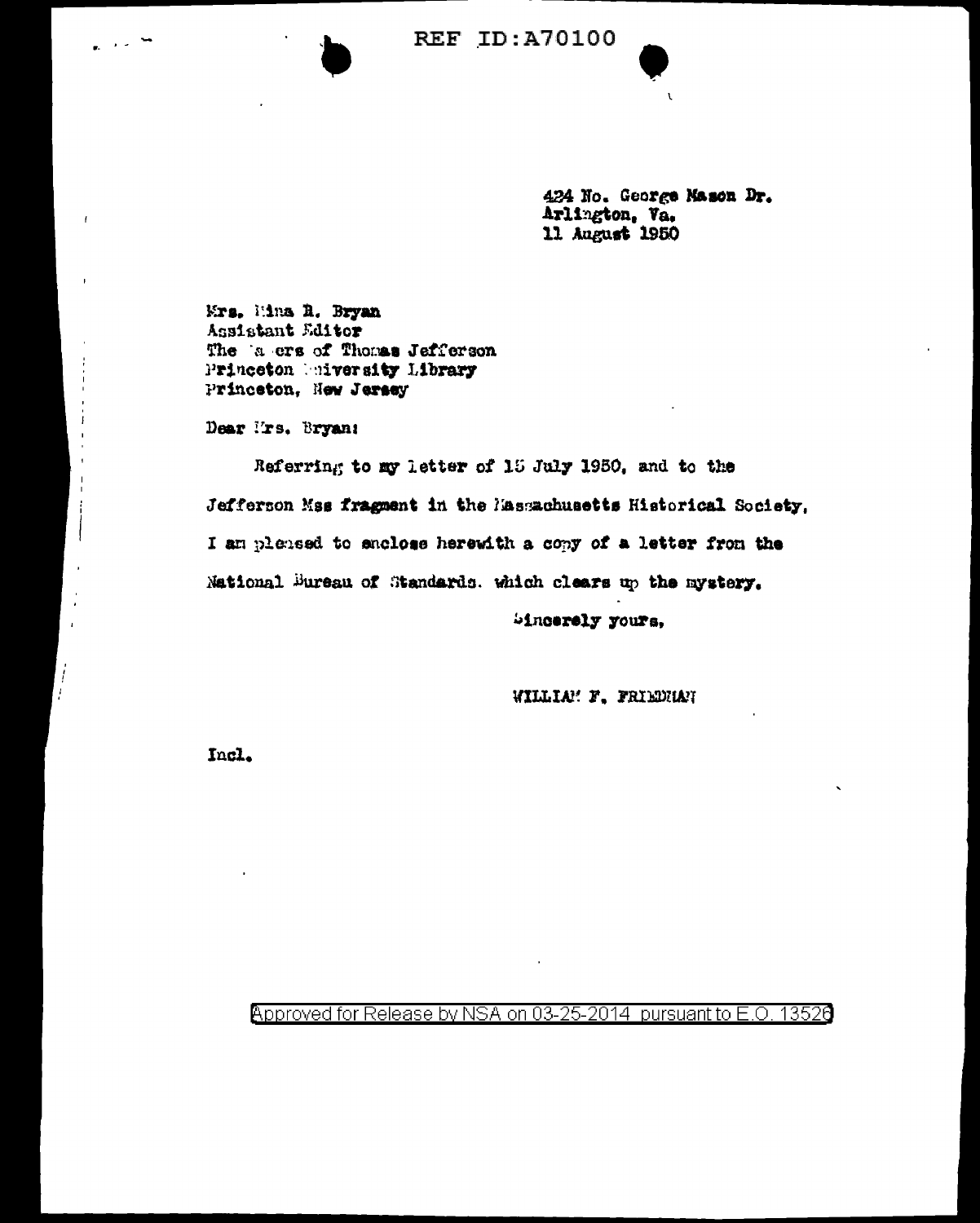

## COPY

## U.S. DEPARTENT OF COMMERCE National Bureau of Standards Washington 25

11.2/2.0

July 25, 1950

Mr. William F. Friedman 424 N. George Mason Drive Arlington, Va.

Dear Mr. Friedman:

In reply to your letter of July 19 to Dr. Condon I am returning the enclosed photostat. It appears to be a draft of a table for converting temperatures from the Requmur to the Farenheit scale. It was probably intended to be attached to a thermometer. The exact conversion formula is  $F = 2.25 R + 32.$ 

Very truly yours,

 $/s/$  Franz L. Alt Franz L. Alt Assistant Chief, Computation Laboratory

Enclosure